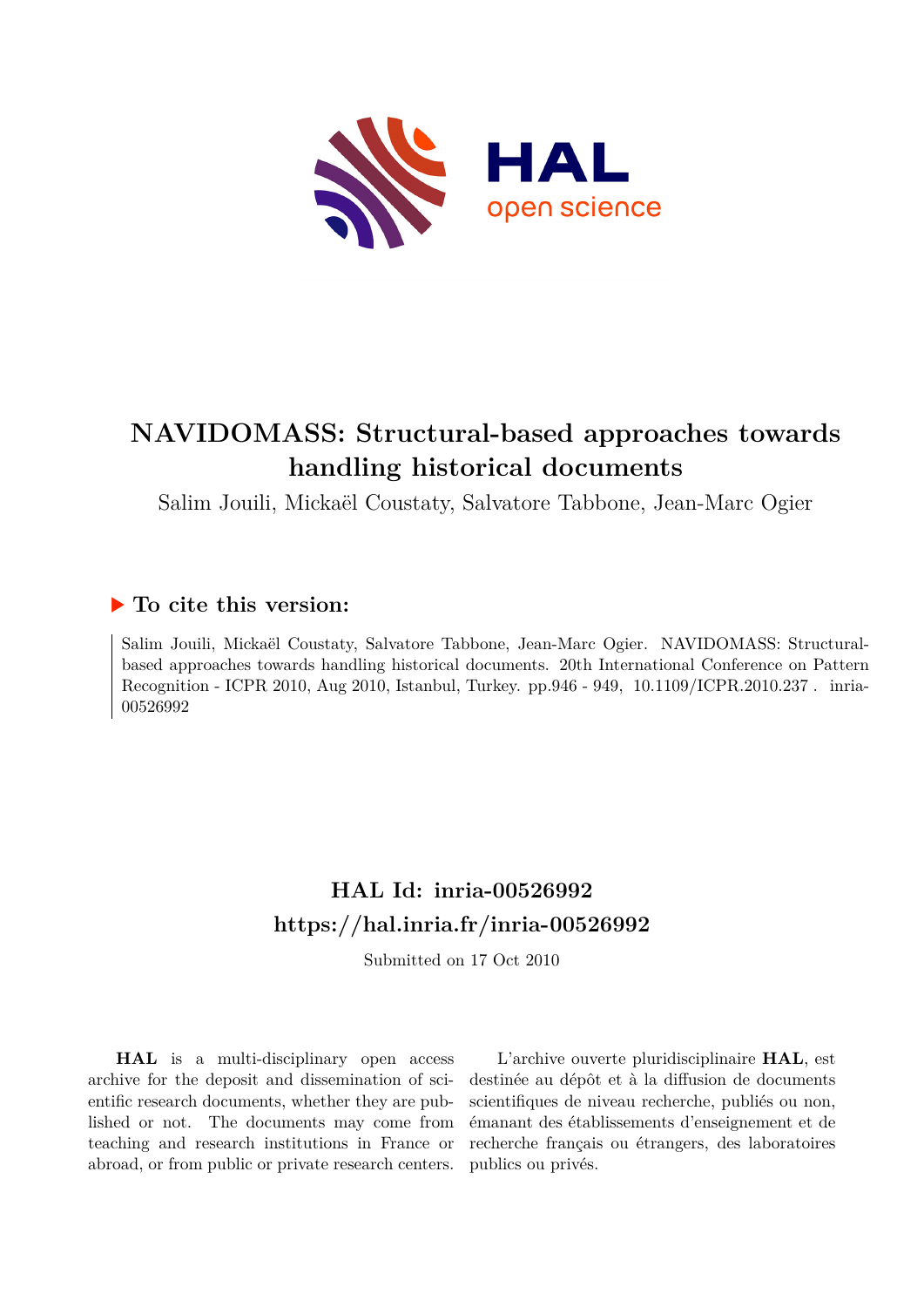# **NAVIDOMASS: Structural-based approaches towards handling historical documents**

Salim Jouili<sup>∗</sup> , Mickael Coustaty† , Salvatore Tabbone<sup>∗</sup> and Jean-Marc Ogier† <sup>∗</sup>*LORIA-INRIA UMR 7503, BP 239, 54506 Vandoeuvre-les-Nancy Cedex, France `* {*salim.jouili, tabbone*}*@loria.fr* †*L3i Laboratory Avenue Michel Crepeau, 17042 La Rochelle, France,* {*mcoustat, jmogier*}*@univ-lr.fr*

*Abstract***—In the context of the NAVIDOMASS project, the problematic of this paper concerns the clustering of historical document images. We propose a structural-based framework to handle the ancient ornamental letters data-sets. The contribution, firstly, consists of examining the structural (i.e. graph) representation of the ornamental letters, secondly, the graph matching problem is applied to the resulted graphbased representations. In addition, a comparison between the structural (graphs) and statistical (generic Fourier descriptor) techniques is drawn.**

#### I. INTRODUCTION

Driven by rapidly changing amounts of digitized historical document, specific pattern recognition systems could undergoing a strategy shift. Indeed historical document images, such as ancient ornamental letters (i.e. decorated initials), are particularly difficult for the recognition process since it contains a lot of information (e.g. texture, decorated background, letters). Figure 1 illustrates some samples of ancient ornamental letters. One can remark that each image is a mixture of simple components such that the initial and the background pattern. In addition, some degradations linked to the state of original paper and the digitalization can be observed. To deal with this kind of properties, pattern recognition systems require specific techniques which take into account these characteristics.

The overall goal of the NAVIDOMASS<sup>1</sup> project is to develop such rigorous techniques of pattern recognition supporting the ancient documents specificity. In this paper, we consider the historical document representation analysis within the NAVIDOMASS context. Generally in pattern recognition, the document representation can be broadly divided into statistical and structural methods [2]. In the former, the document is represented by a feature vector, and in the latter, a data structure (e.g. graphs or trees) are used to describe objects and their relationships in the document. The classical recognition systems are often limited to work with a statistical representation due to the need of computing distances between documents (feature vectors) or finding a representative of a cluster of documents. However, when a numerical feature vector is used to represent the document, all structural information is discarded although the structural representation is more powerful in terms of its representational abilities [2]. Since we deal with ornamental letters images which are complex images, the structural approaches seem to be more suitable for the representation task. Guided by these observations, we propose in this paper a structuralbased framework to handle the ancient ornamental letters data-sets.

Our contribution is divided into two axes: first of all we discuss the structural description of documents. Here, several ways can be considered. Indeed to represent an ornamental letter as a graph, one can use techniques used for graphical symbols, 3d objects or shapes [13]. Here, we use a new technique developed for the purpose of structural representation of ornamental letters. The proposed approach works as follows: firstly, we separate image into three components that are easier to process. The first component contains all shapes, the second component contains textures and the third one noise of image. We will not consider these two last components in this paper. In order to extract shapes from the first component, we used a Zipf Law that extract the most frequent pattern of image. The last step can be resumed by a selection of the biggest connected component. In addition, a classical Region Adjacency Graph (RAG) technique is also used to provide a comparison with the proposed technique. Secondly, we consider the distance between graphs. That is to say the optimal approximation of the graph edit distance since this problem is considered to be NP-Complete. Here, an improvement of the graph matching approach based on node signature and developed in the context of the NAVIDOMASS project is compared with the well-known graph edit distance approximation recently introduced by Riesen and Bunke [12].

In addition, even if the statistical and structural approaches

<sup>&</sup>lt;sup>1</sup>This work is partially supported by the French National Research Agency project NAVIDOMASS referenced under ANR-06-MCDA-012 and Lorraine region. For more details and resources see http://navidomass. univ-lr.fr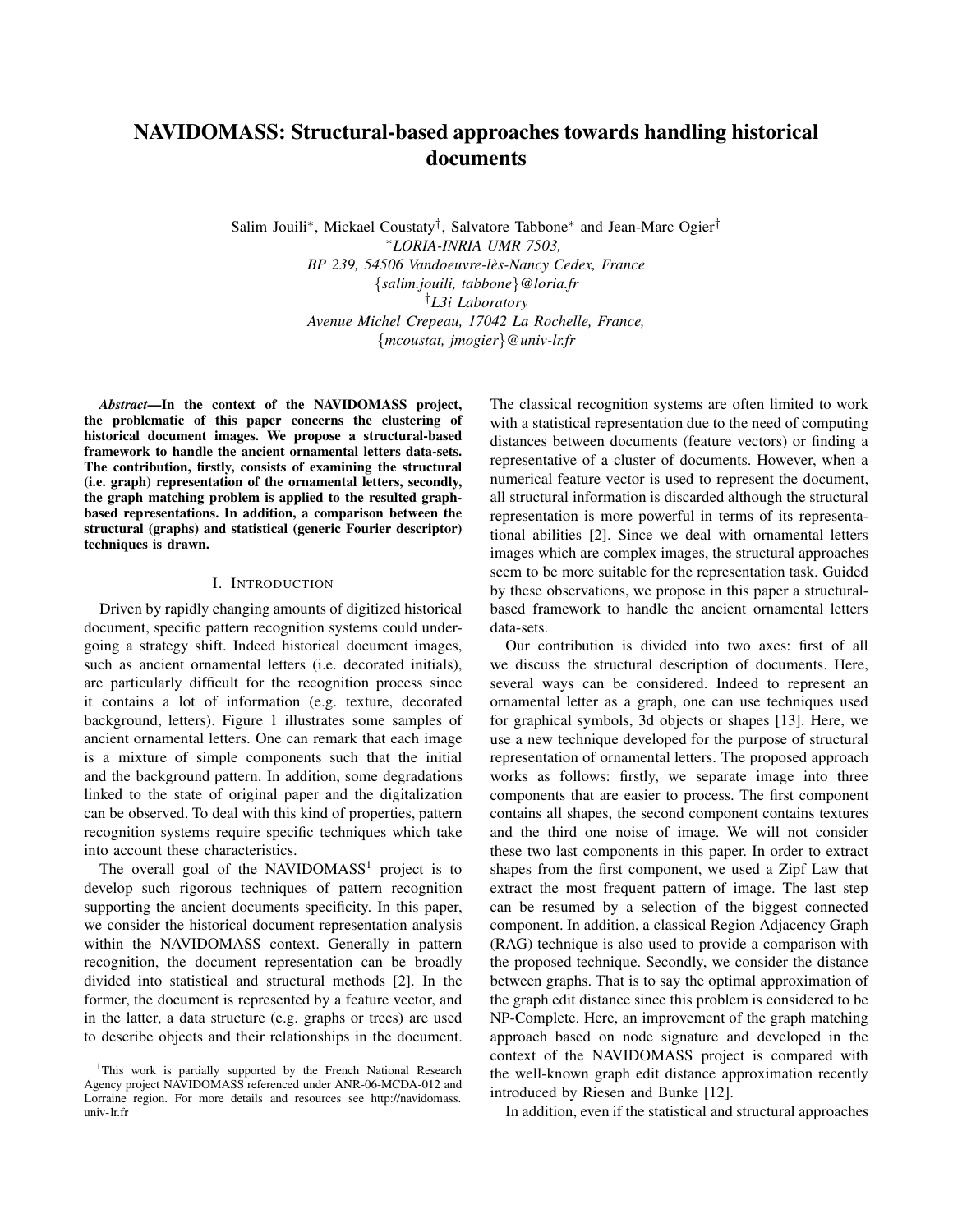comparison is not the aim of this paper, we also use the generic Fourier descriptor (GFD) which is well known for its good performance [14]. This comparison shows the general behavior of structural approaches vs a statistical one. The experiments are performed in a clustering context. We used the well-known K-means algorithm to cluster the lettrines data-set. The results are evaluated using two cluster indices validity: The GK-index [7] and the Dunn Index [5].

### II. ORNAMENTAL LETTERS DATABASE

In this paper, we are interested in clustering images extracted from documents of the fifteenth and sixteenth century. Among the huge mass of old documents available, we are particularly interested in ornamental letters, also called *lettrines*. They correspond to images widely used in books and very reused over time that begin a chapter or a paragraph (see Figure 1 for examples). The *Centre d'Etude* Supérieur de la Renaissance<sup>2</sup> provides us paper's documents from the Renaissance compound of two major types of particularities: the support and the period. Our database is composed of more than 4000 images degraded by time and printed by wood stamps.



Figure 1. Samples of ancient ornamental letters images

#### III. TWO DESCRIPTION APPROACHES

### *A. Region Adjacency Graph (RAG)*

Each lettrine is represented by a Region Adjacency Graph.The nodes correspond to the homogeneous regions in the lettrine obtained by making use of the graph-based image segmentation [6] with a user-based parameterization technique. In figure 2, an illustration of the segmentation technique is applied to a lettrine. Each node is attributed with a vector of features which describe the area, perimeter and centroid coordinates of the corresponding region in the image. An edge between two nodes describes the adjacency relationships of the associated regions to the involved nodes.

#### *B. Our description approach*

*1) Extraction and segmentation of images:* Our aim is to catch the pure geometrical component in an image independently of texture and noise. For this, in [4], authors propose a decomposition model which splits an image into three components: the first one,  $u$ , containing the structure of the image (see Figure 3(b) for an example),





(a) Original image (b) Segmented image

Figure 2. Example of an image and its corresponding region-based segmentation

a second one,  $v$ , the texture, and the third one,  $w$ , the noise. For a better comprehension of different spaces, see [1]. In this article, we are particularly interested to the first one which capture regions with low variation of gray levels. From this image, we apply a Zipf law to extract areas.

**Image simplification and segmentation**. The first layer obtained by decomposition contain all shapes. In order to extract them and to select the most interesting, we used a *Zipf Law*. *Zipf Law* relies on the frequency and on the rank of appearance of words in a text. This law has been transposed on images [11] by taking sub-images as patterns and by calculating frequency and rank of these patterns. This method is a three steps process (see [3] for details):

- Simplify image by applying a 3-means on gray level histogram to reduce number of patterns (the choice of three can be explained by the fact that images are composed of three elements : background, foreground and motive)
- Seek for patterns of size three by three to obtain their frequency and their rank (that can be resume to a count of each pattern that permit to know their frequency and their rank)
- Classify patterns according to the evolution law of the frequency compared to their rank. From the precedent step, three straight lines are computed to estimate the main parameters of Zipf laws that interfere. The first one corresponds to the most frequent patterns (shapes of image) and an example of result is presented in Figure. 3(c)



Figure 3. Example of an image and representation of different treatments: a) Original image; b) Region with low variation of gray levels; c) Shapes segmented using Zipf law (in black); d) Six larger connected component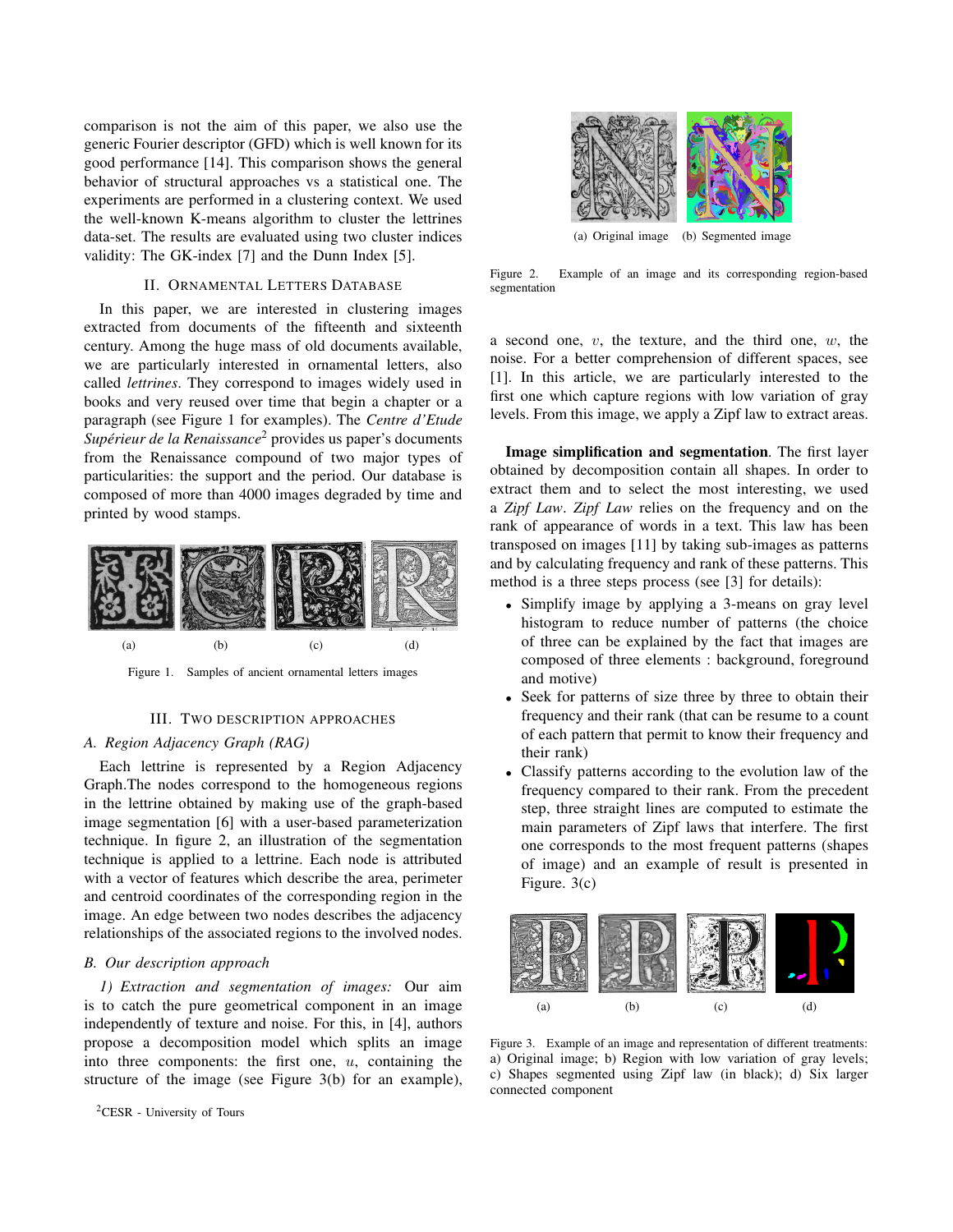*2) Description of images:* Once shapes have been extracted, one can seek connected components of binarized image. When we observe all the connected components in Figure 3(c), we can see that the most important shapes have particular characteristics (based on size, location, center of mass and eccentricity). A selection of connected components in accordance with these parameters permit to obtain region of interest of drop caps. An example of extracted connected components can be seen in Figure 3(d). From all these extracted shapes, we build a complete graph where nodes correspond to region of interest. Each node is described by a quadruplet of information which contains the coordinates of the center of mass, area and eccentricity of each shape. We are actually working on a deeper description by adding relation between shapes (distance and angle) on the vertices of graph.

## IV. GRAPH MATCHING FOR INDEXING

Matching by minimizing edit distance gauges the distance between graphs by counting the least cost of edit operations needed to make two graphs isomorphic. A standard set of edit operations is given by insertions, deletions and substitutions. These edit operations are applied on both edges and nodes. In addition, a certain cost is associated with each of these operations. Obviously, for every pair of graphs A and B there exists different sequence of edit operations transforming A into B. However, the computation of the edit distance between two graphs involves not only finding a sequence of edit operations to transform one graph to the other, but also finding such a sequence that possesses the minimum total cost. Formally, The graph edit distance between two graphs A and B is given by:

$$
d(A, B) = \min_{(e_1, ..., e_k) \in \gamma(A, B)} \sum_{i=1}^{k} c(e_i)
$$

where  $\gamma(A, B)$  denotes the sequences of edit operations transforming A into B and  $c(e_i)$  denotes the cost of the edit operation  $e_i$ .

In order to compute an optimal graph edit distance, several techniques have been proposed. In this paper, we consider an improvement of our previous work on the approximation of graph edit distance [8], [9] and the work of Riesen and bunke [12].

#### *A. Riesen-Bunke approach*

Riesen and al. [12] consider the approximation of the graph edit distance as an instance of an assignment problem. The method computes the edit distance between two graphs based on a bipartite graph matching by means of the Hungarian algorithm and provides sub-optimal edit distance results. Let  $A=(V_a,E_a)$  and  $B=(V_b,E_b)$  be two graphs, the authors formulate the assignment problem by  $|V_a| + |V_b|$  $\times$  |  $V_a$  | + |  $V_b$  | matrix. In this matrix, we can observe four parts; the first represents the costs of all possible node substitutions ( $|V_b| \times |V_a|$ ) these costs are computed by the euclidean distance or the string edit distance (depends on the type of the involved labels), the second part represents the costs of all possible node deletions ( $|V_b| \times |V_a|$ ) these costs are considered as constant values. The third part of the matrix represents the costs of all possible node insertions ( $|V_b| \times |V_a|$ ) these costs are also considered as constant values. Finally, the last part corresponds to zeros  $(\epsilon \rightarrow \epsilon$  substitution costs). Then, they apply the Hungarian algorithm to this matrix to define the optimal matching between A and B.

#### *B. Our approach*

In a previous work, the problem of the computation of an approximation of graph edit distance is solved by means of node signatures [9], [8], each node is associated with a multi-subsets where the subsets are a collection of degree of the node, the attributes of the node and the adjacent edge attributes. Here we add the degrees of the adjacent nodes to the signature for more structural information about the involved node. Given a graph  $G=(V,E,\alpha,\beta)$ , the node signature of  $n_i \in V$  is defined as follows:

$$
\gamma(n_i) = \left\{ \alpha_i, \ \theta(n_i), \ \{\theta(n_j)\}_{\forall ij \in E}, \ \{\beta_{ij}\}_{\forall ij \in E} \right\}
$$

where

- $\alpha_i$  the attribute of the node  $n_i$ .
- $\theta(n_i)$  the degree of  $n_i$ .
- $\{\theta(n_i)\}_{\forall i,j \in E}$  the degrees set of the nodes adjacent to *n*i .
- $\{\beta_{ij}\}_{\forall ij\in E}$  the attributes set of the incident edges to  $n_i$ .

Therefore, the need of computing a distance between two node signatures is very essential in further handling these signatures. Thus, a node signature distance is introduced based on the Heterogeneous Euclidean Overlap Metric (HEOM) which handles numeric and symbolic attributes. The overall distance between two heterogeneous vectors *i* and  $j$  is given by the function HEOM $(i,j)$ :

$$
HEOM(i,j) = \sqrt{\sum_{a=0}^{A} \delta(i_a, j_a)^2}
$$
 (1)

where *a* refers to one attributes of *A* and  $\delta(i_a, j_a)$  is defined as:

$$
\delta(i_a, j_a) = \begin{cases}\n1 & \text{if } i_a \text{ or } j_a \text{ is missed} \\
\text{Overlap}(i_a, j_a) & \text{if } a \text{ is symbolic} \\
rn\_diff_a(i_a, j_a) & \text{if } a \text{ is numeric}\n\end{cases}
$$

Afterwards, using the node signatures and this distance, the graph edit distance problem is reformulated as an instance of the assignment problem, which can be solved by the Hungarian method [10].